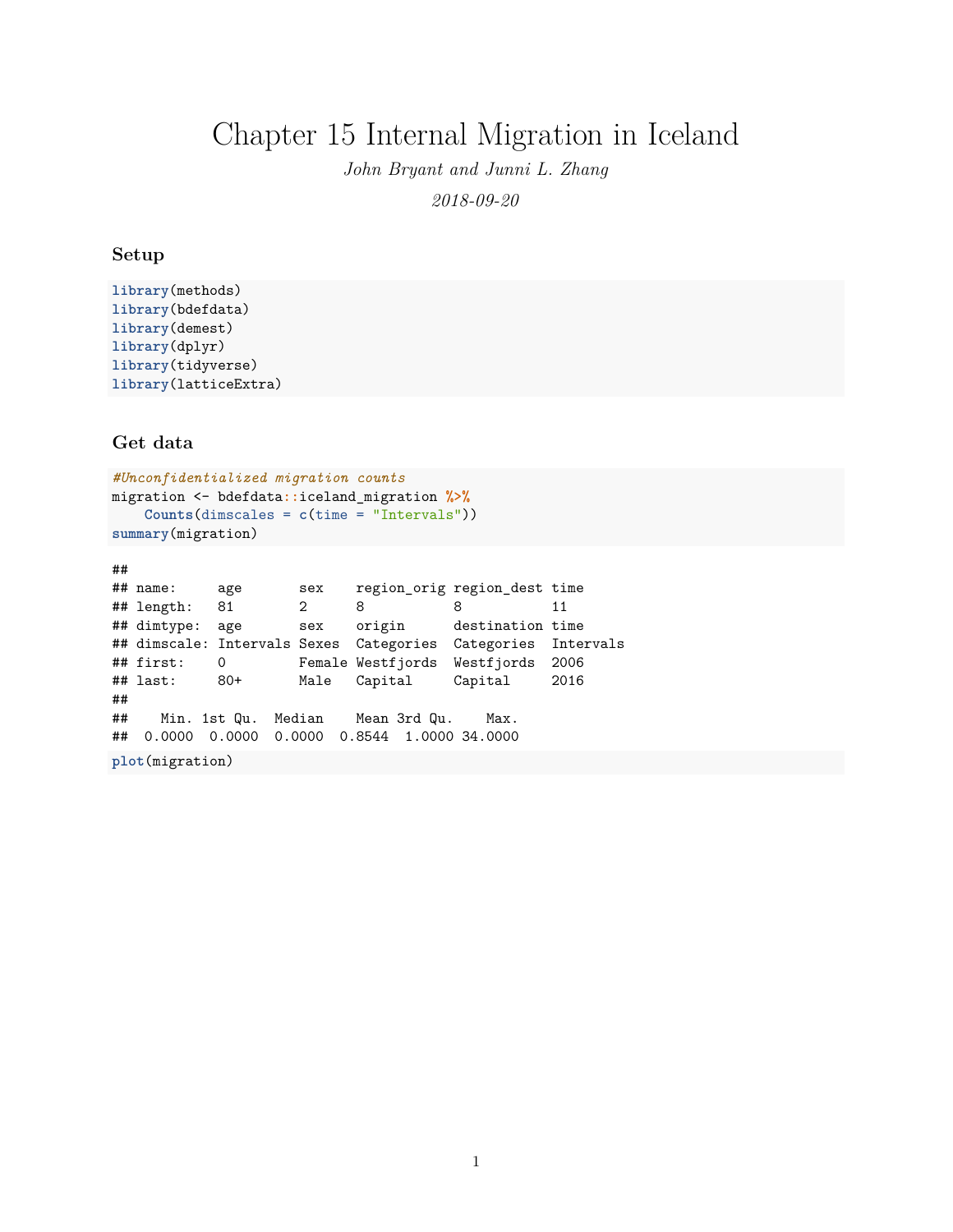



**region\_dest**



**time**



```
#Confidentialized migration counts
set.seed(0)
migration_conf <- migration %>%
    round3()
summary(migration_conf)
```
## ## name: age sex region\_orig region\_dest time ## length: 81 2 8 8 ## dimtype: age sex origin destination time ## dimscale: Intervals Sexes Categories Categories Intervals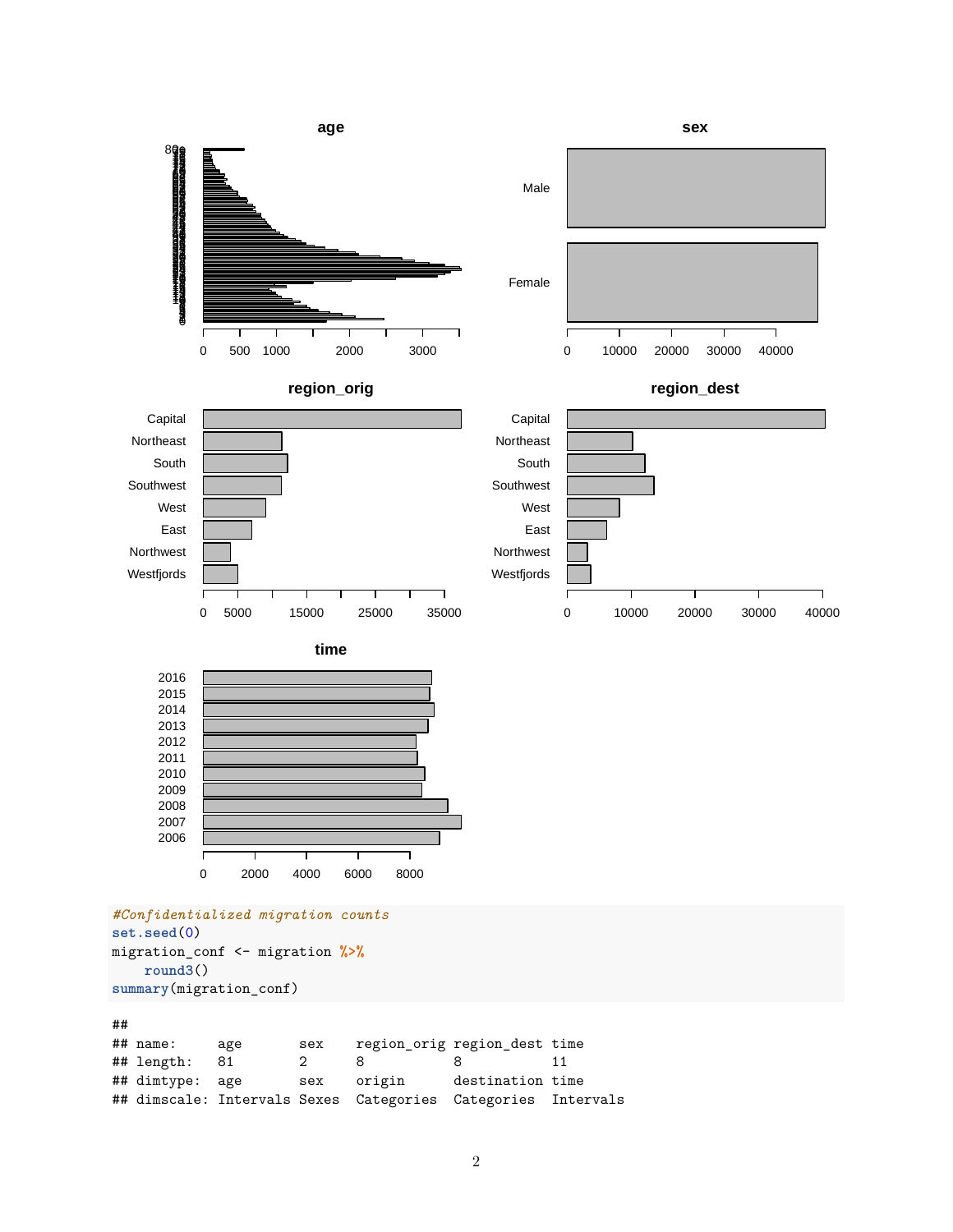|                      | ## first:    | 0    |  |                                               | Female Westfjords Westfjords 2006 |  |  |  |
|----------------------|--------------|------|--|-----------------------------------------------|-----------------------------------|--|--|--|
|                      | $\#$ # last: | -80+ |  | Male Capital                                  | Capital 2016                      |  |  |  |
| ##                   |              |      |  |                                               |                                   |  |  |  |
| ##                   |              |      |  | Min. 1st Qu. Median Mean 3rd Qu.              | Max.                              |  |  |  |
|                      |              |      |  | ## 0.0000 0.0000 0.0000 0.8506 0.0000 33.0000 |                                   |  |  |  |
| plot(migration_conf) |              |      |  |                                               |                                   |  |  |  |



population <- bdefdata**::**iceland\_population **%>% Counts**(dimscales = **c**(time = "Points")) **summary**(population)

ſ

0 2000 4000 6000 8000

T

3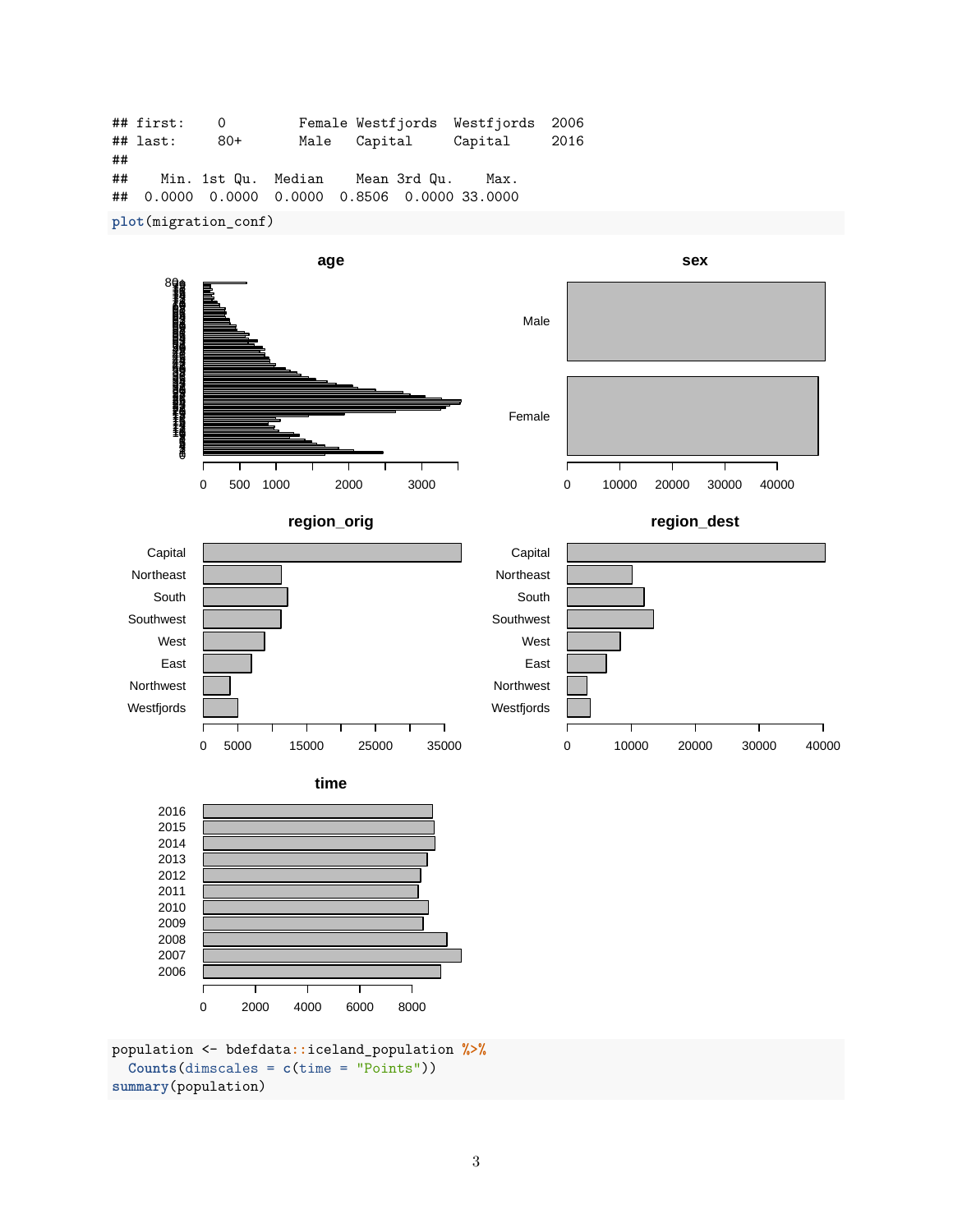## ## name: age sex region time ## length: 81 2 8 12 ## dimtype: age sex state time ## dimscale: Intervals Sexes Categories Points ## first: 0 Female Westfjords 2005 ## last: 80+ Male Capital 2016 ## ## Min. 1st Qu. Median Mean 3rd Qu. Max. ## 11.0 54.0 103.0 244.4 173.0 4716.0

**plot**(population)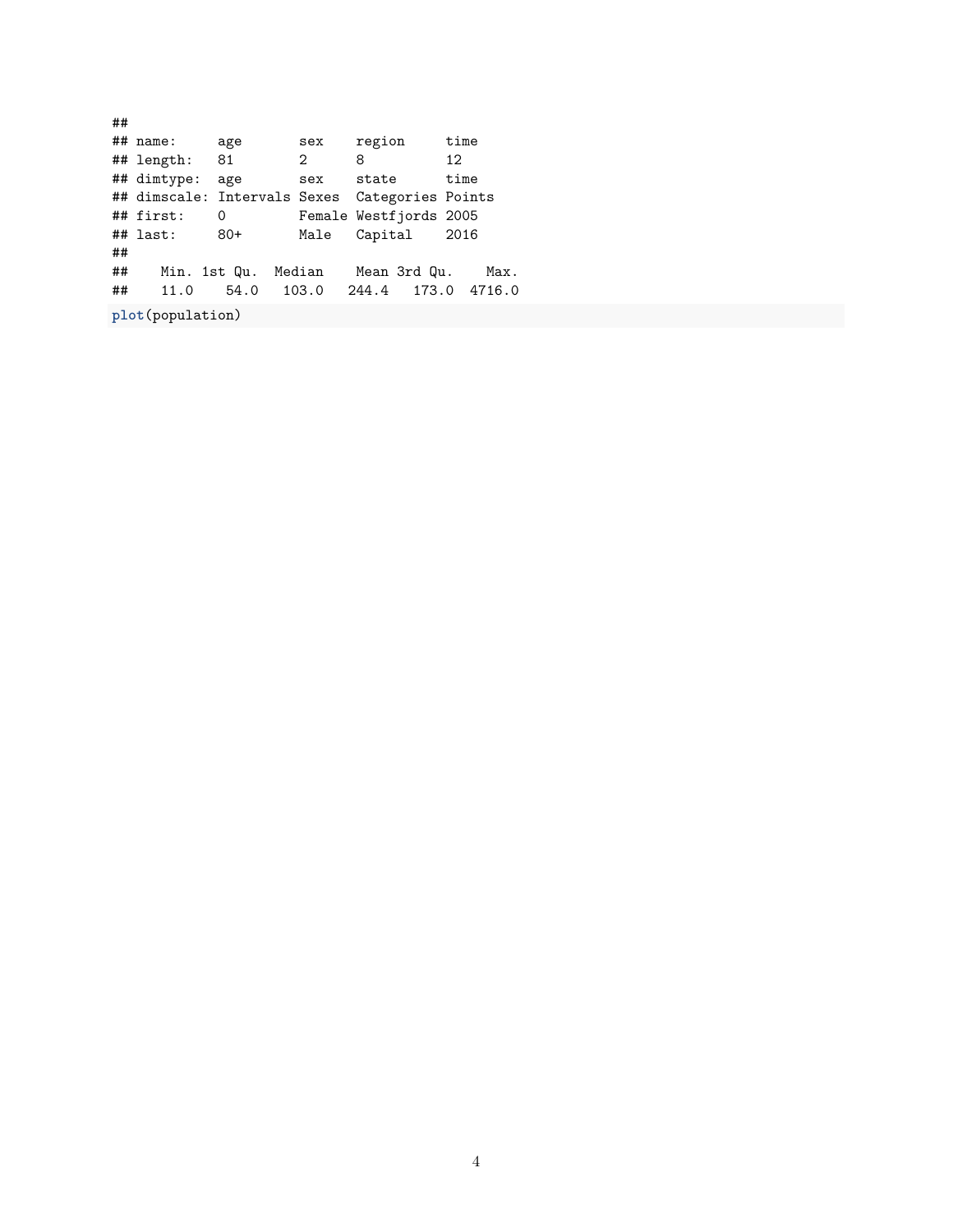

## **Calculate exposure**

exposure <- population **%>% exposure**() **plot**(exposure)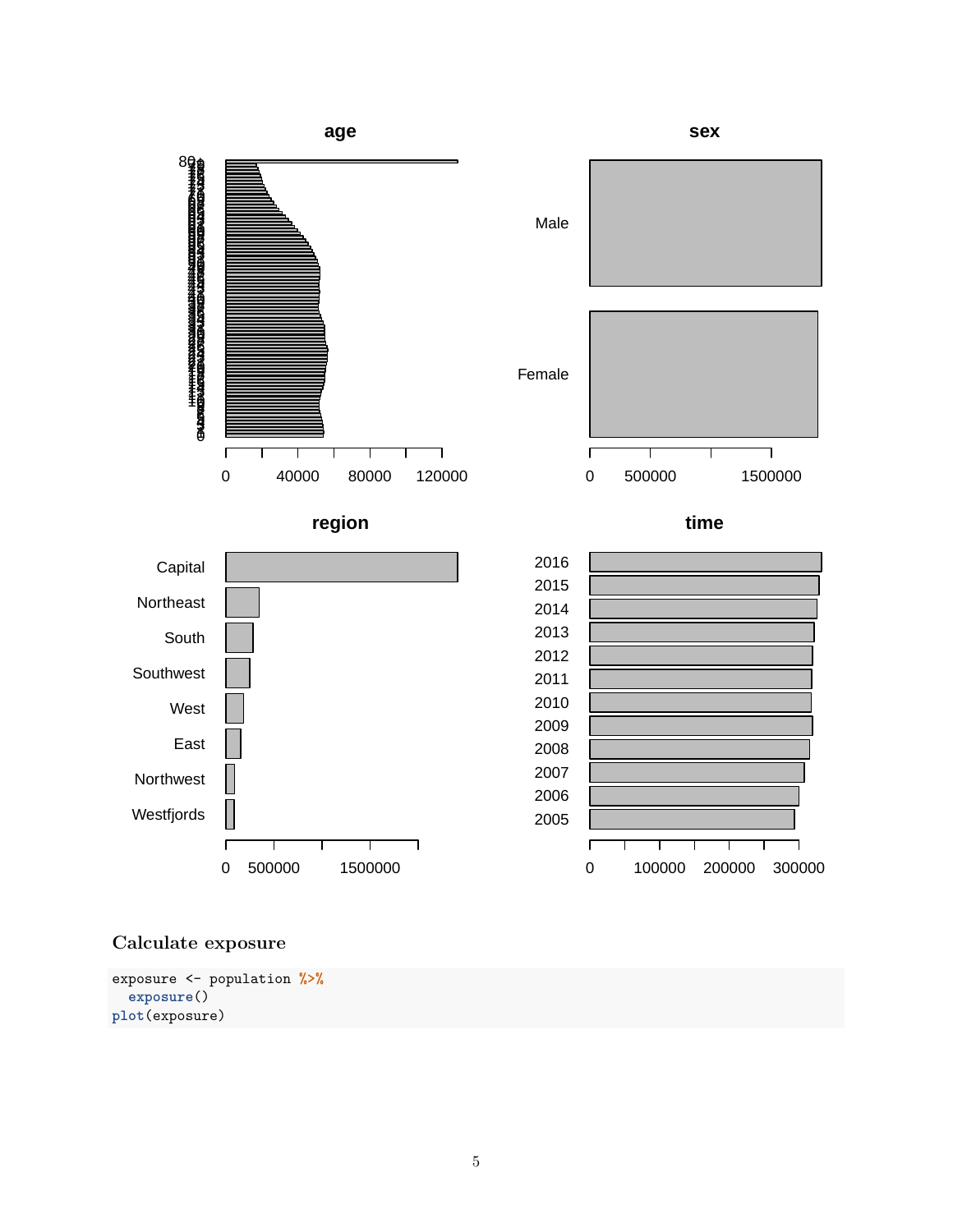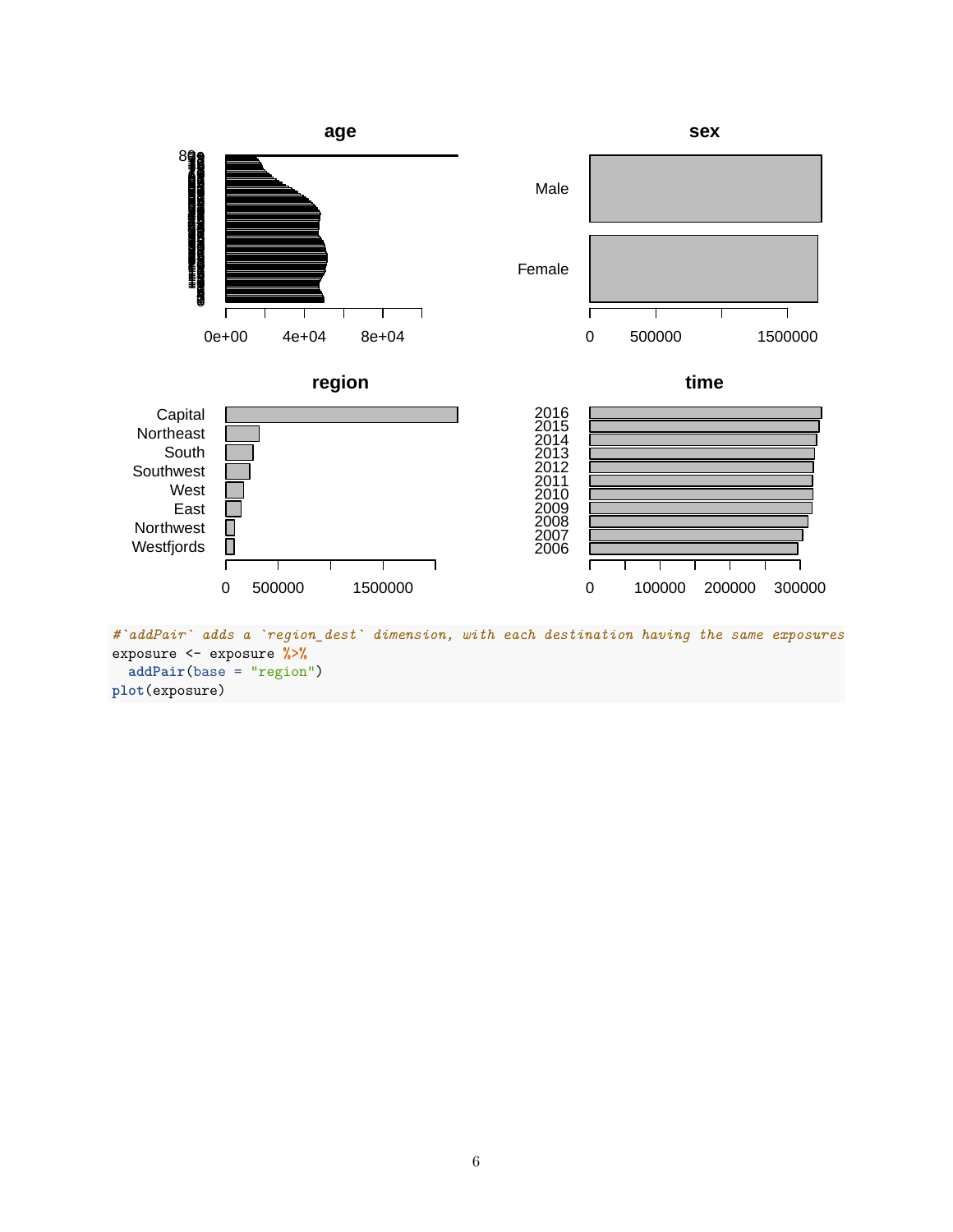

horiz = TRUE)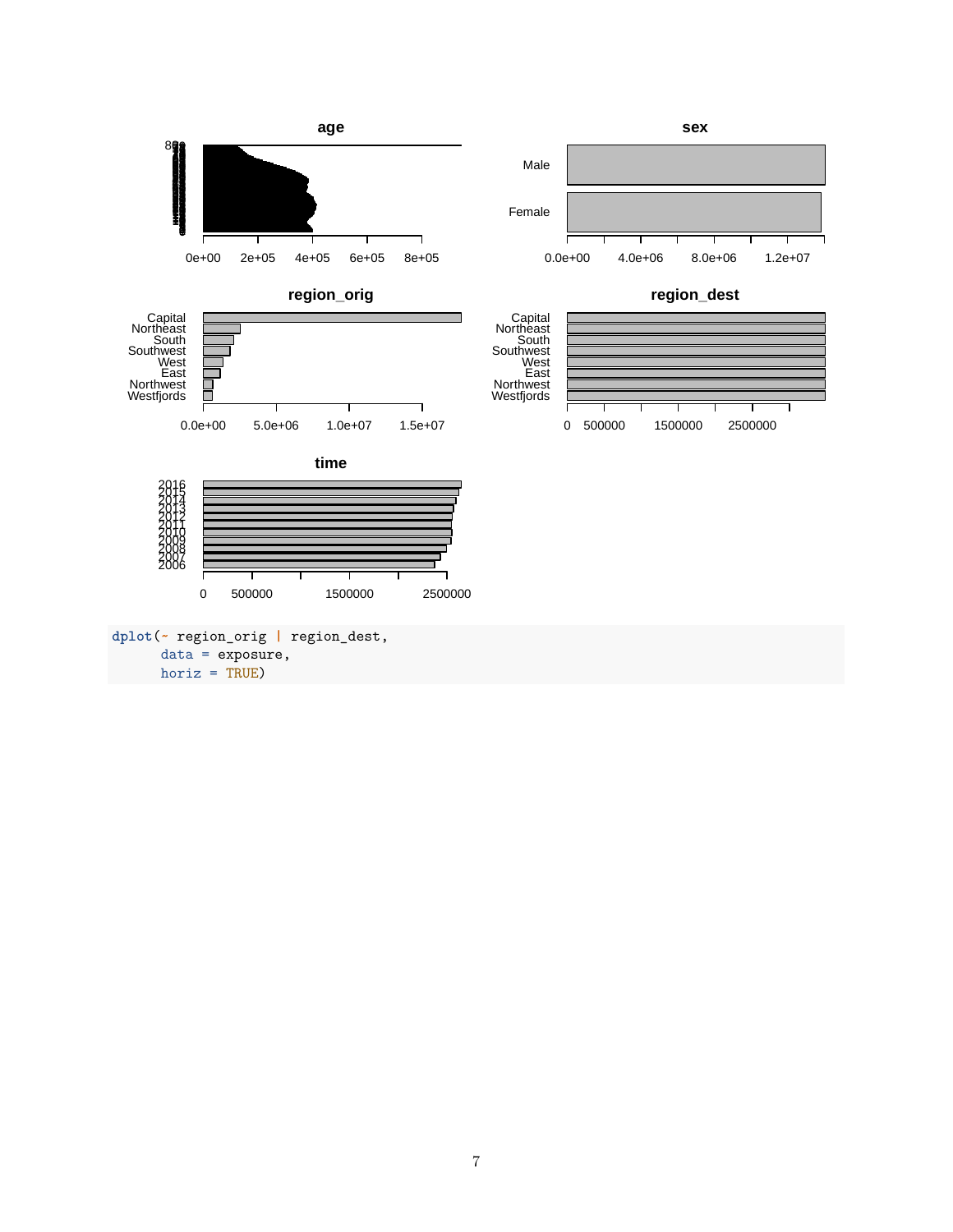

## **Plot data**

```
#Direct estimates of migration rates (based on confidentialized counts),
#between four selected regions of Iceland, for the period 2006–2015.
rate <- (migration_conf / exposure) %>%
    collapseDimension(margin = c("age", "region_dest", "region_orig"),
                      weights = exposure)
rate[rate == 0] <- NA
sample_regions <- c("Westfjords", "West", "South", "Capital")
p <- dplot(~ age | region_dest + region_orig,
           data = rate,subarray = (region_dest %in% sample_regions) & (region_orig %in% sample_regions),
           midpoints = "age",
           as.table = TRUE,
           xlab = "Destination region",
           ylab = "Origin region",
           col = "black",1wd = 0.7,
           scales = list(tck = 0.3,y = list(log = TRUE)),
           yscale.components = yscale.components.log10ticks,
           par.settings = list(fontsize = list(text = 6),
                               strip.background = list(col = "grey90")))
```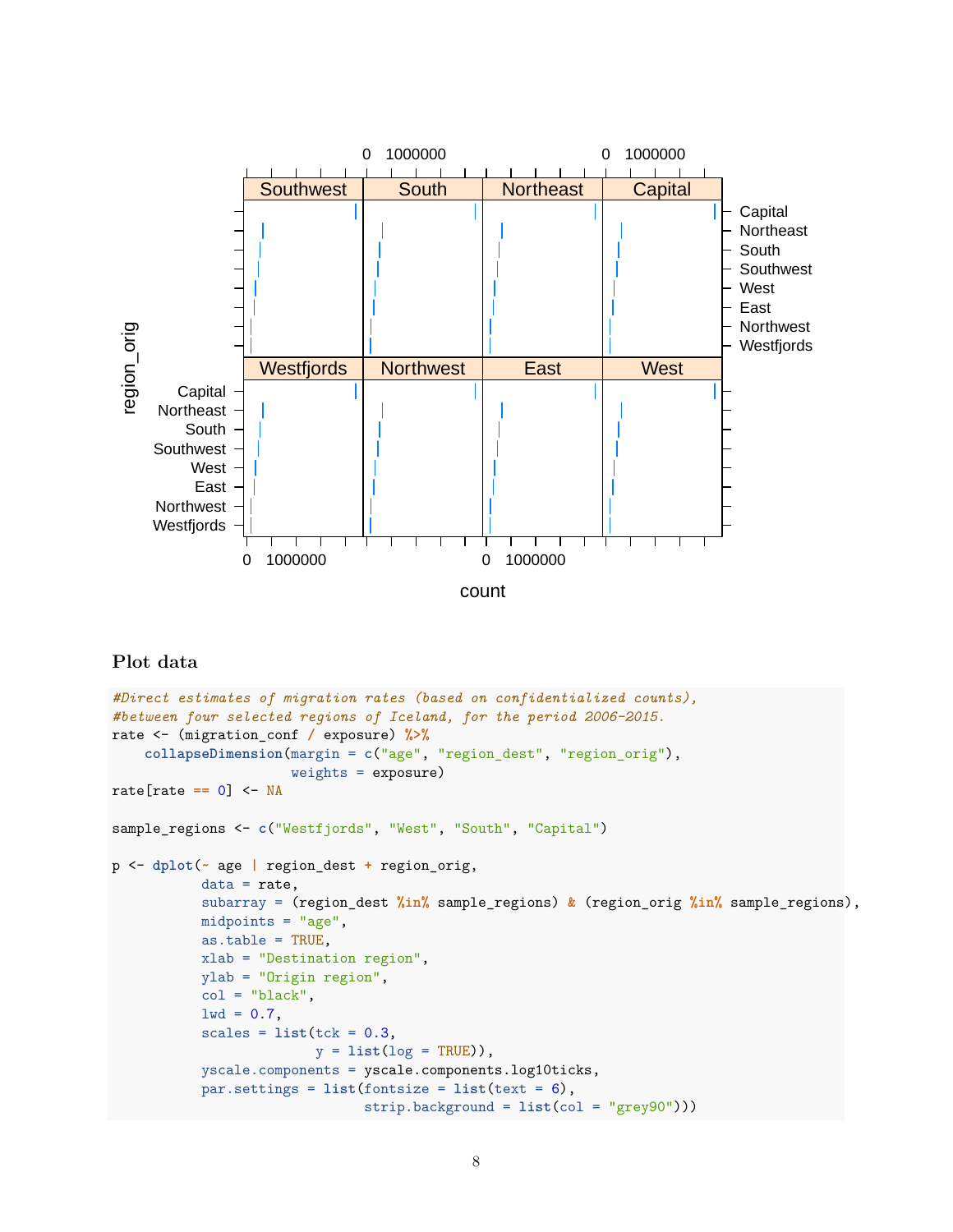```
p <- useOuterStrips(p)
plot(p)
```


```
#Data on internal migration from South Region to Capital Region, for females in
#2015---with and without #confidentialization by random rounding to base 3
migration_df <- dbind(Unconfidentialized = migration,
                      Confidentialized = migration_conf,
                      along = "variant") %>%
    as.data.frame(direction = "long", midpoints = "age") %>%
    filter(region_orig == "South") %>%
    filter(region_dest == "Capital") %>%
    filter(time == 2015) %>%
    filter(sex == "Female")
if (max(migration_df$count) > 3) {
    scales \leftarrow list(tck = 0.3)} else {
    scales \leftarrow list(tck = 0.3, y = list(at = 0.3))}
p <- xyplot(count ~ age | variant,
            data = migration_df,
            groups = variant,type = "1",
            xlab = "Age",vlab = "",
            1wd = 0.7,
            col = "black",scales = scales,
```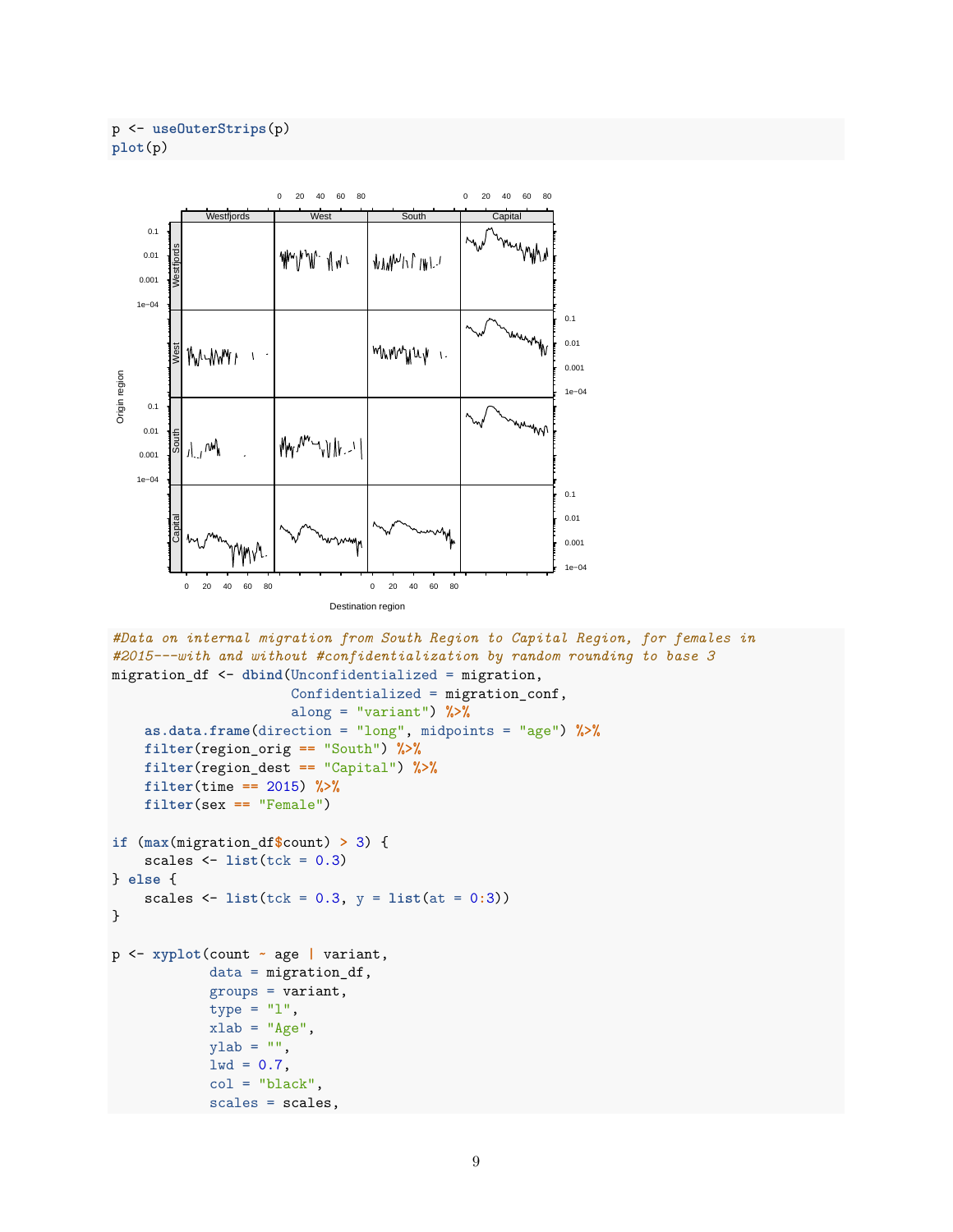```
par.settings = list(fontsize = list(text = 6),strip.background = list(col = "grey90")))
```
**plot**(p)



```
#Data on internal migration from South Region to West Region, for females in
#2015---with and without confidentialization by random rounding to base 3
migration_df <- dbind(Unconfidentialized = migration,
                      Confidentialized = migration_conf,
                      along = "variant") %>%
    as.data.frame(direction = "long", midpoints = "age") %>%
    filter(region_orig == "South") %>%
    filter(region_dest == "West") %>%
    filter(time == 2015) %>%
    filter(sex == "Female")
if (max(migration_df$count) > 3) {
    scales \leftarrow list(tck = 0.3)} else {
    scales \leftarrow list(tck = 0.3, y = list(at = 0:3))
}
p <- xyplot(count ~ age | variant,
            data = migration_df,
            groups = variant,
            type = "1",xlab = "Age",ylab = "",
            1wd = 0.7,
            col = "black",scales = scales,
            par.settings = list(fontsize = list(text = 6),
                                 strip.background = list(col = "grey90")))
plot(p)
```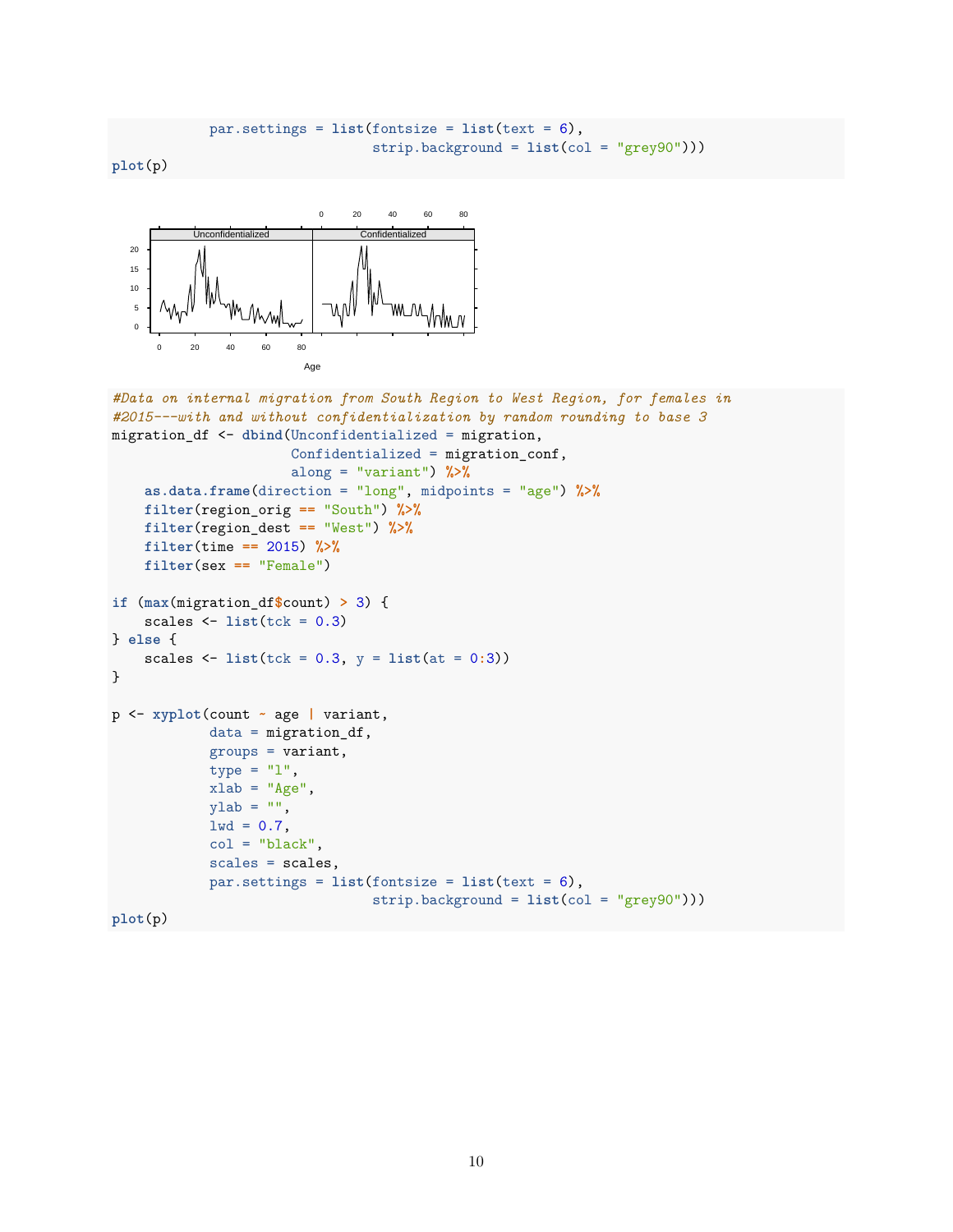

#### **Fit the main model**

```
filename <- "iceland_model_main.est"
if(!file.exists(filename)) {
    #Get datasets
    datasets <- list(migration = migration_conf)
    #Set up data models
    dataModels <- list(Model(migration ~ Round3()))
    #Set up system models
    model <- Model(y ~ Poisson(mean ~ age * sex + region_orig * region_dest + time,
                               structuralZeros = "diag"),
                   age ~ DLM(damp = NULL),
                   time \sim DLM(level = Level(scale = HalfT(scale = 0.05)),trend = NULL,
                              damp = NULL,
                   age:sex ~ DLM(trend = NULL,
                                 damp = NULL,
                   jump = 0.5#Estimation
    set.seed(0)
    n_burnin <- 225000
    n_sim <- 25000
    n_chain <-4
    n_thin <- 250
    estimateCounts(model,
                   y = migration_conf,
                   exposure = exposure,
                   dataModels = dataModels,
                   datasets = datasets,filename = filename,
                   nBurnin = n_burnin,
                   nSim = n_sim,nChain = n_{chain},
                   nThin = n_thin)}
fetchSummary(filename)
```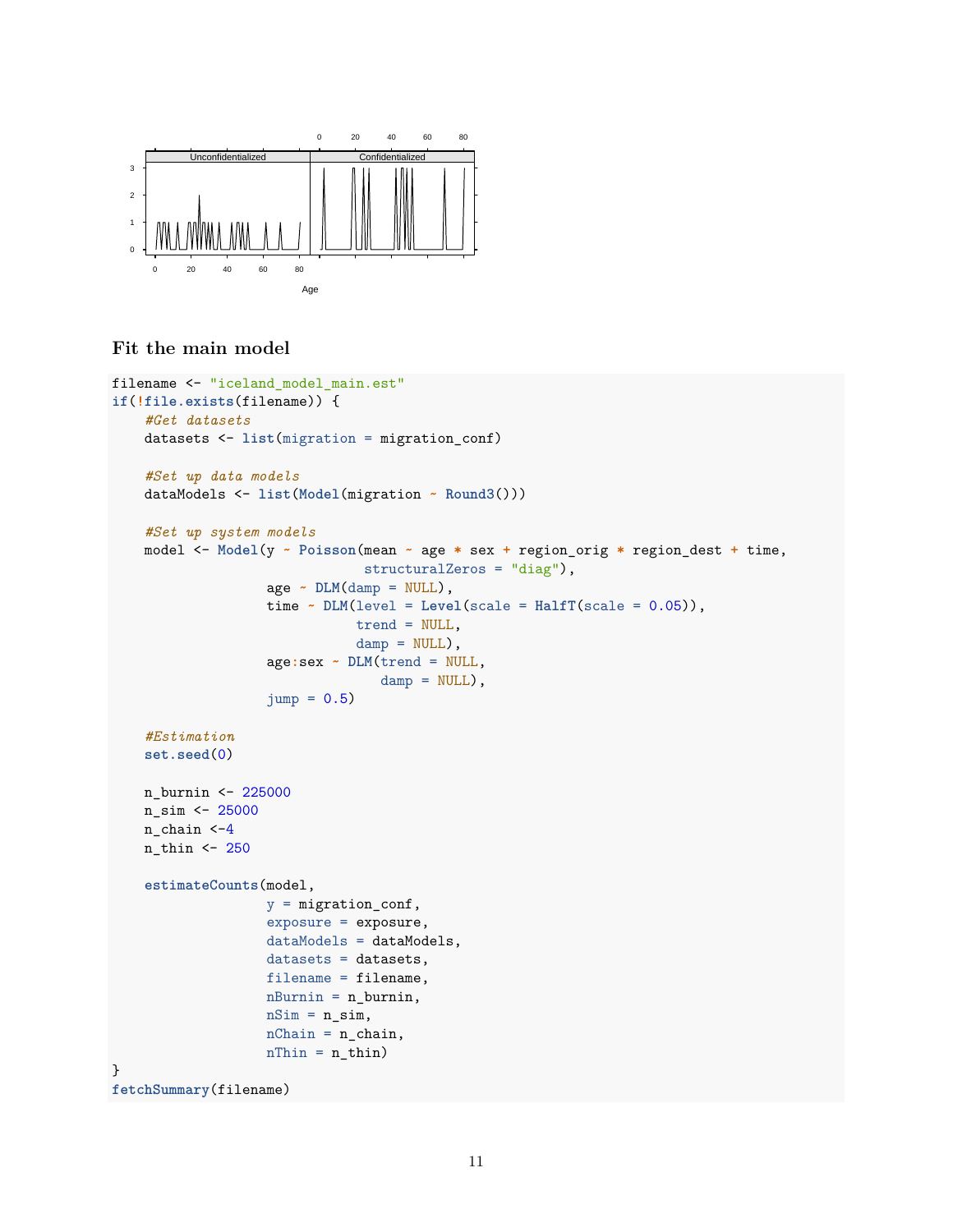```
## --------------------------------------------------
## model:
## y ~ Poisson(mean ~ age * sex + region_orig * region_dest + time,
## structuralZeros = "diag"),
## age ~ DLM(damp = NULL),
## time ~ DLM(level = Level(scale = HalfT(scale = 0.05)), trend = NULL,
\## damp = NULL),
## age:sex ~ DLM(trend = NULL, damp = NULL),
## 0.5
## dimensions: age, sex, region_orig, region_dest, time
## --------------------------------------------------
## y:
## dimensions: age, sex, region_orig, region_dest, time
## n cells: 103680
## --------------------------------------------------
## Data models:
## *migration*
## migration ~ Round3()
## dimensions: age, sex, region_orig, region_dest, time
## --------------------------------------------------
## Datasets:
## *migration*
## Object of class "Counts"
## dimensions: age, sex, region_orig, region_dest, time
## n cells: 103680, n missing: 0, integers: TRUE, n zeros: 85009, median: 0
## --------------------------------------------------
## MCMC statistics:
## nBurnin: 225000, nSim: 25000, nChain: 4, nThin: 250, nIteration: 400
##
## Metropolis-Hastings updates:
## jump acceptance autocorr
## model.likelihood.rate 0.5 0.414 0.135
##
## parameters:
## Rhat 2.5% 50%
## model.likelihood.rate 1.09 0.000238 0.00192
## model.prior.mean . 1.23 -8.28 -6.26
## model.prior.sd 1.07 0.215 0.228
## model.hyper.age.scaleLevel 1.06 0.0023 0.0303
## model.hyper.age.scaleTrend 1.03 0.0329 0.0468
## model.hyper.age.scaleError 1.01 0.00623 0.0347
## model.hyper.region_orig.scaleError . 1.14 0.0251 0.0672
## model.hyper.region_dest.scaleError 1.05 0.753 1.25
## model.hyper.time.scaleLevel 1.01 0.0217 0.0445
## model.hyper.time.scaleError 1.01 0.000887 0.02
## model.hyper.age:sex.scaleLevel 1.09 0.0439 0.0544
## model.hyper.age:sex.scaleError
## model.hyper.region_orig:region_dest.scaleError 1.02 0.297 0.378
## y 1.06 0 0
## 97.5% length
## model.likelihood.rate 0.0463 103680
## model.prior.mean -3.08 103680
## model.prior.sd 0.235 1
## model.hyper.age.scaleLevel 0.0883 1
```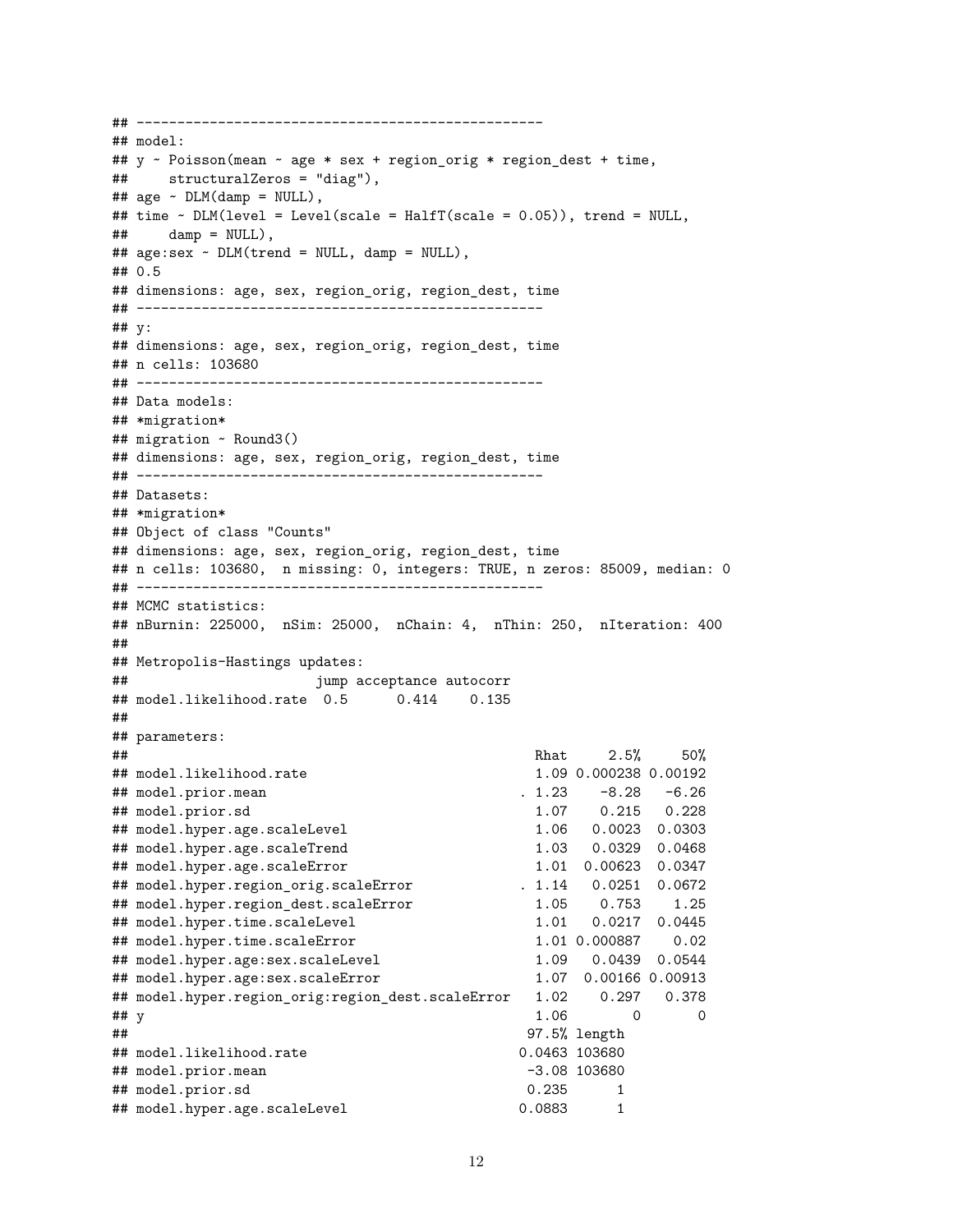|        | ## model.hyper.age.scaleTrend                     | 0.072  |        |
|--------|---------------------------------------------------|--------|--------|
|        | ## model.hyper.age.scaleError                     | 0.0573 |        |
|        | ## model.hyper.region_orig.scaleError             | 0.231  | 1      |
|        | ## model.hyper.region_dest.scaleError             | 1.71   | 1      |
|        | ## model.hyper.time.scaleLevel                    | 0.0899 | 1      |
|        | ## model.hyper.time.scaleError                    | 0.0871 | 1      |
|        | ## model.hyper.age:sex.scaleLevel                 | 0.0639 | 1      |
|        | ## model.hyper.age:sex.scaleError                 | 0.0275 | 1      |
|        | ## model.hyper.region orig:region dest.scaleError | 0.45   | 1      |
| ## $v$ |                                                   |        | 103680 |
| ##     |                                                   |        |        |

#### **Results for Unconfidentialized Migration Counts**

```
#Unconfidentialized migration counts from South Region to Capital Region
est counts <- fetch(filename,
                where = "y") %>%
    subarray(region_orig == "South") %>%
    subarray(region == "Capital") %>%
    subarray(age == "20") %>%
    subarray(sex == "Female") %>%
    as.data.frame(direction = "long") %>%
    mutate(count = factor(count, levels = 0:max(count))) %>%
    group_by(time, count) %>%
    summarise(n = n()) %>%
    mutate(prob = n / sum(n))
conf_counts <- fetch(filename,
                     where = c("datasets", "mig")) %>%
    subarray(region_orig == "South") %>%
    subarray(region == "Capital") %>%
    subarray(age == "20") %>%
    subarray(sex == "Female", drop = FALSE) %>%
    as.data.frame(direction = "long") %>%
    mutate(prob = 0.2) %>%
    mutate(count = count - min(as.integer(est_counts$count)) + 2)
p <- barchart(count ~ prob | time,
              data = est counts,horiz = TRUE,
              xlab = "Probability",
              layout = c(NA, 1),
              ylab = "Count",
              scales = list(tck = 0.3),col = "grey70",border = "grey70",
              par.settings = list(fontsize = list(text = 6, points = 5),
                                  strip.background = list(col = "grey90")))
p <- p + as.layer(xyplot(count ~ prob | time,
                         data = conf_counts,
                         col = "black",cex = 0.9,
                         pch = 4,
```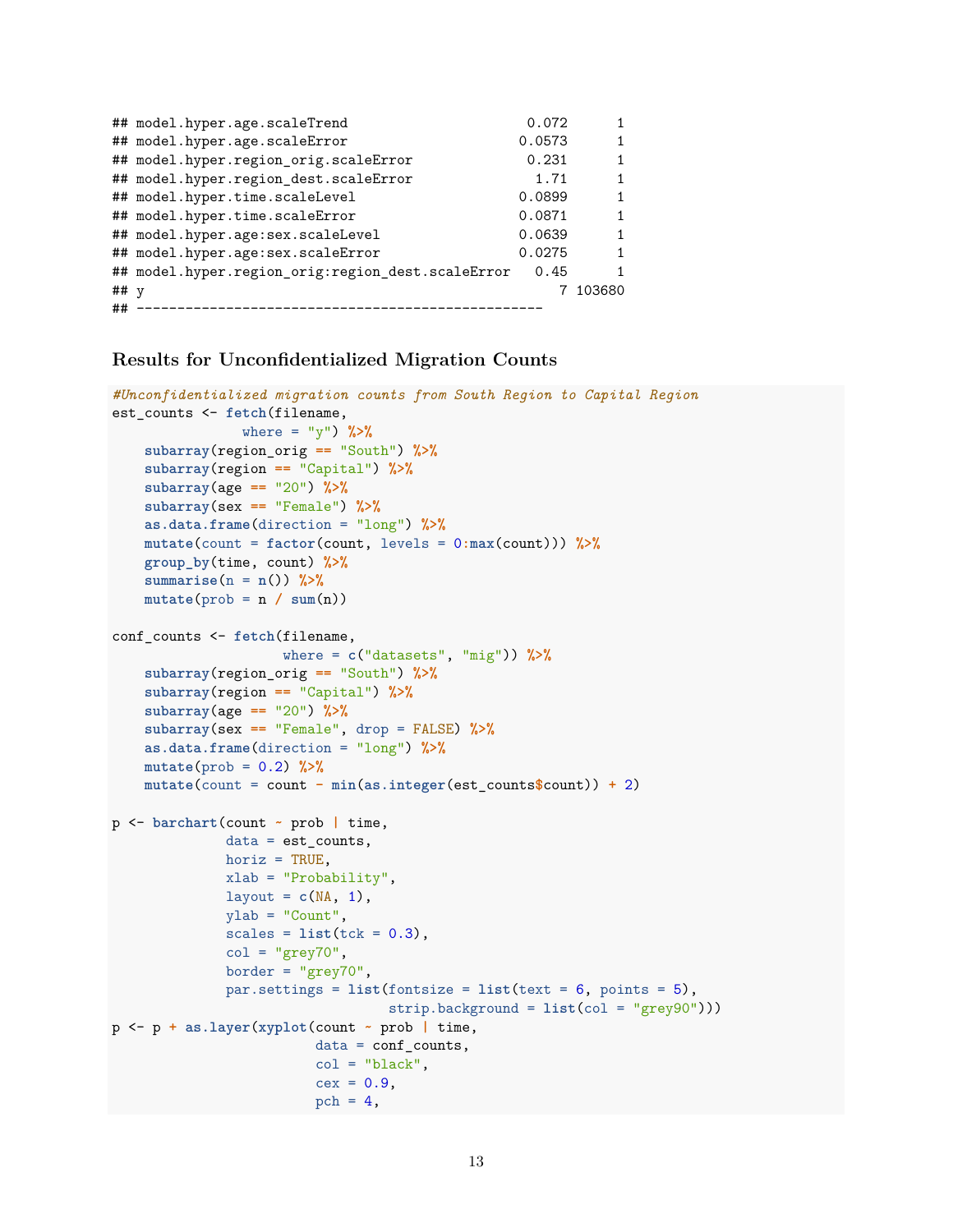#### layout =  $c(NA, 1))$





```
#Unconfidentialized migration counts from South Region to West Region
est_counts <- fetch(filename,
                where = "y") %>%
    subarray(region_orig == "South") %>%
    subarray(region == "West") %>%
    subarray(age == "20") %>%
    subarray(sex == "Female") %>%
    as.data.frame(direction = "long") %>%
    mutate(count = factor(count, levels = 0:max(count))) %>%
    group_by(time, count) %>%
    summarise(n = n()) %>%
    mutate(prob = n / sum(n))
conf_counts <- fetch(filename,
                     where = c("datasets", "mig")) %>%
    subarray(region_orig == "South") %>%
    subarray(region == "West") %>%
    subarray(age == "20") %>%
    subarray(sex == "Female", drop = FALSE) %>%
    as.data.frame(direction = "long") %>%
    mutate(prob = 0.2) %>%
    mutate(count = count - min(as.integer(est_counts$count)) + 2)
p <- barchart(count ~ prob | time,
              data = est_counts,
              horiz = TRUE,
              xlab = "Probability",
              layout = c(NA, 1),
              ylab = "Count",
              scales = list(tck = 0.3),col = "grey70",border = "grey70",par.settings = list(fontsize = list(text = 6, points = 5),
                                  strip.background = list(col = "grey90")))
p <- p + as.layer(xyplot(count ~ prob | time,
```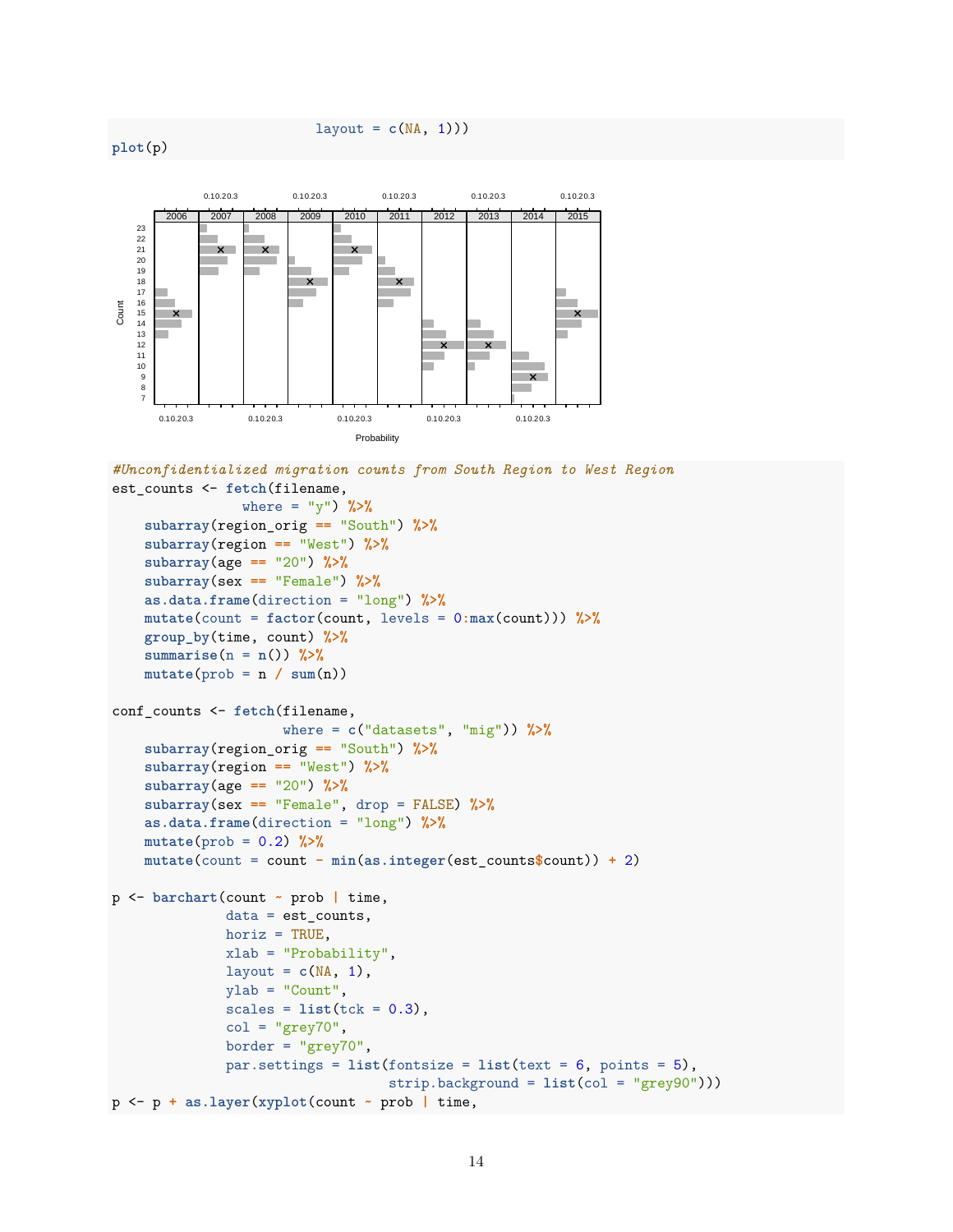

**Fit the model that ignores the fact that the data have been confidentialized.**

```
filename_alt <- "iceland_model_alt.est"
if(!file.exists(filename_alt)) {
    #Set up model
    model <- Model(y ~ Poisson(mean ~ age * sex + region_orig * region_dest + time,
                                 structuralZeros = "diag"),
                    age ~ DLM(damp = NULL),
                    time \sim DLM(level = Level(scale = Half(Scale = 0.05)),
                                trend = NULL,
                                damp = NULL,
                    age:sex ~ DLM(trend = NULL,
                                   \text{damp} = \text{NULL},
                    jump = 0.5#Estimation
    set.seed(0)
    n_burnin <- 25000
    n_sim <- 25000
    n_chain <-4
    n_thin <- 250
    estimateModel(model,
                   y = migration_conf,
                   exposure = exposure,
                   filename = filename_alt,
                   nBurnin = n_burnin,
                   nSim = n_sim,nChain = n_{chain},
                   nThin = n_thin)}
fetchSummary(filename_alt)
## --------------------------------------------------
## model:
## y ~ Poisson(mean ~ age * sex + region_orig * region_dest + time,
```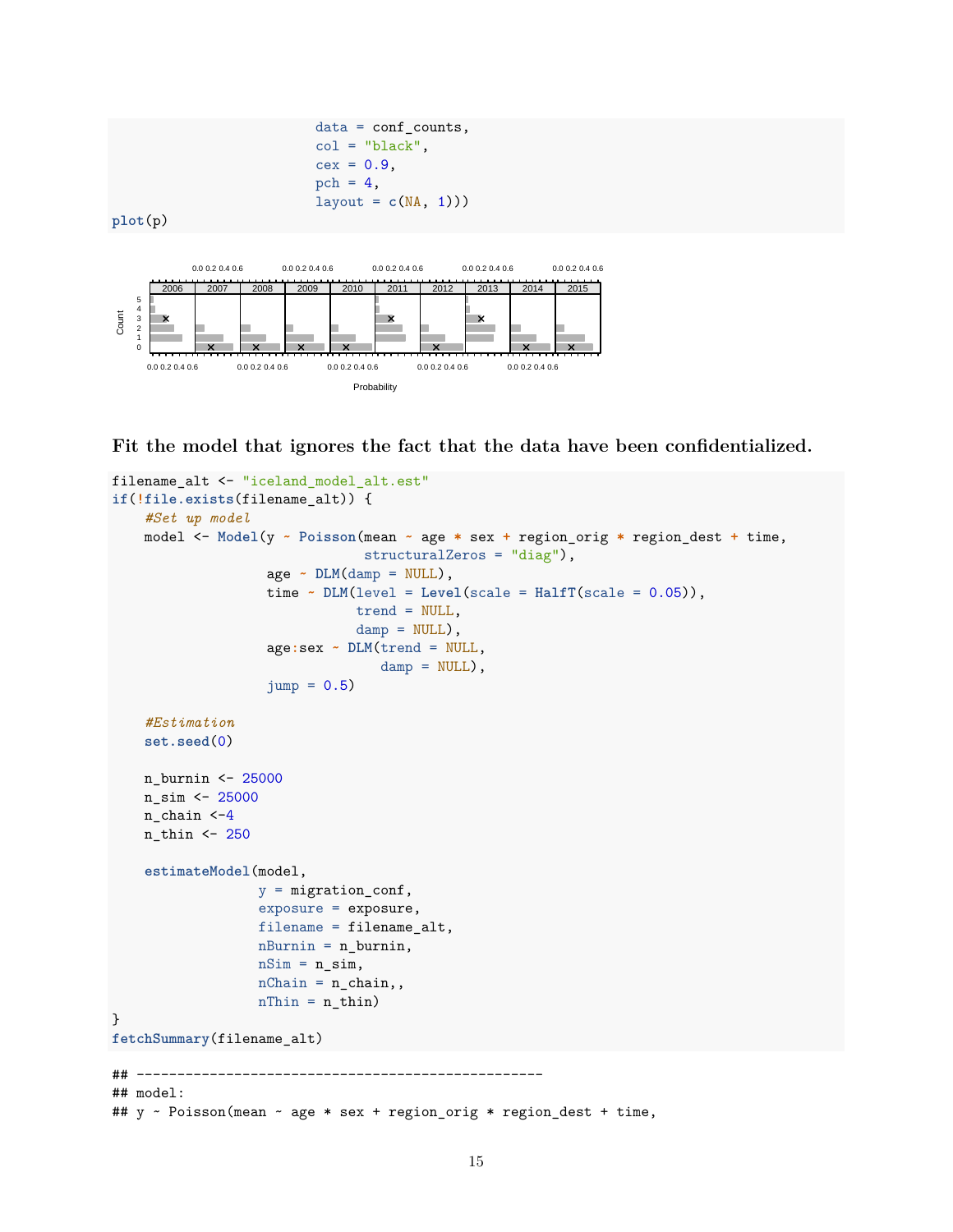```
## structuralZeros = "diag"),
## age ~ DLM(damp = NULL),
## time ~ DLM(level = Level(scale = HalfT(scale = 0.05)), trend = NULL,
\## damp = NULL),
## age:sex ~ DLM(trend = NULL, damp = NULL),
## 0.5
## dimensions: age, sex, region_orig, region_dest, time
## --------------------------------------------------
## y:
## Object of class "Counts"
## dimensions: age, sex, region_orig, region_dest, time
## n cells: 103680, n missing: 0, integers: TRUE, n zeros: 85009, median: 0
## --------------------------------------------------
## MCMC statistics:
## nBurnin: 25000, nSim: 25000, nChain: 4, nThin: 250, nIteration: 400
##
## Metropolis-Hastings updates:
## jump acceptance autocorr
## model.likelihood.rate 0.5 0.829 0.071
##
## parameters:
\## 2.5\% 50%
## model.likelihood.rate . 1.24 0.0000136 0.0007
## model.prior.mean 1.03 -9.95 -7.31
## model.prior.sd 1.04 1.42 1.43
## model.hyper.age.scaleLevel 1.02 0.0107 0.0593
## model.hyper.age.scaleTrend 1.01 0.0214 0.0596
## model.hyper.age.scaleError 1.00 0.0015 0.0344
## model.hyper.region_orig.scaleError 1.05 0.0185 0.148
## model.hyper.region_dest.scaleError 1.01 0.751 1.35
## model.hyper.time.scaleLevel 1.00 0.00722 0.0592
## model.hyper.time.scaleError
## model.hyper.age:sex.scaleLevel 1.07 0.036 0.0529
## model.hyper.age:sex.scaleError 1.00 0.0137 0.0341
## model.hyper.region orig:region dest.scaleError 1.01 0.37 0.439
## 97.5% length
## model.likelihood.rate 0.0561 103680
## model.prior.mean -3.45 103680
## model.prior.sd 1.46 1
## model.hyper.age.scaleLevel 0.151 1
## model.hyper.age.scaleTrend 0.0795 1
## model.hyper.age.scaleError 0.0827 1
## model.hyper.region_orig.scaleError 0.48 1
## model.hyper.region_dest.scaleError 2.01 1
## model.hyper.time.scaleLevel 0.0965 1
## model.hyper.time.scaleError 0.139 1
## model.hyper.age:sex.scaleLevel 0.0759 1<br>## model.hyper.age:sex.scaleError 0.0606 1
## model.hyper.age:sex.scaleError 0.0606
## model.hyper.region_orig:region_dest.scaleError 0.573 1
## --------------------------------------------------
```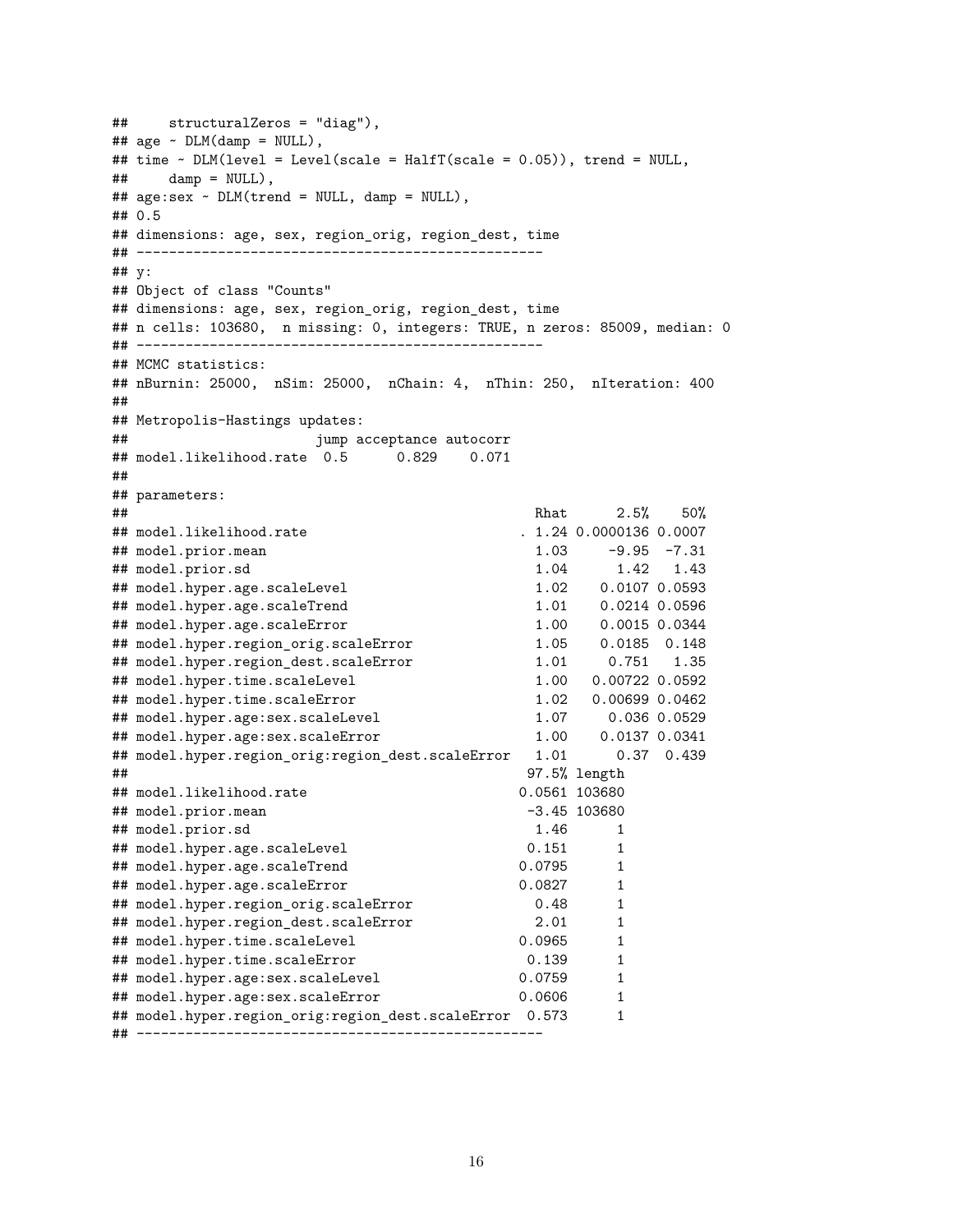## **Results for Migration Rates**

```
#Migration rates from South Region to Capital Region
rates_main <- fetch(filename,
                     where = c("model", "likelihood", "rate"))
rates_alt <- fetch(filename_alt,
                     where = c("model", "likelihood", "rate"))
rates <- dbind("Model confidentialization" = rates_main,
               "Ignore confidentialization" = rates_alt,
               along = "variant") %>%
    subarray(region_orig == "South") %>%
    subarray(region == "Capital") %>%
    subarray(age == "20") %>%
    subarray(sex == "Female")
mig <- fetch(filename_alt,
             where = "y")
exposure_draws <- fetch(filename_alt,
                 where = "exposure")
direct <- dbind("Model confidentialization" = mig / exposure_draws,
                "Ignore confidentialization" = mig / exposure_draws,
                along = "variant") %>%
    subarray(region_orig == "South") %>%
    subarray(region == "Capital") %>%
    subarray(age == "20") %>%
    subarray(sex == "Female")
at <- match(seq(2006, 2014, 2), dimnames(rates)$time)
p <- dplot( ~ time | variant,
           data = rates,groups = variant,
           xlab = "Year",
           ylab = "Rate",
           col = "grey",ylim = c(-0.005, NA),
           scales = list(tck = 0.3, x = list(at = at)),par.settings = list(fontsize = list(text = 6),
                               strip.background = list(col = "grey90")),
           overlay = list(values = direct, col = "black"))
```

```
plot(p)
```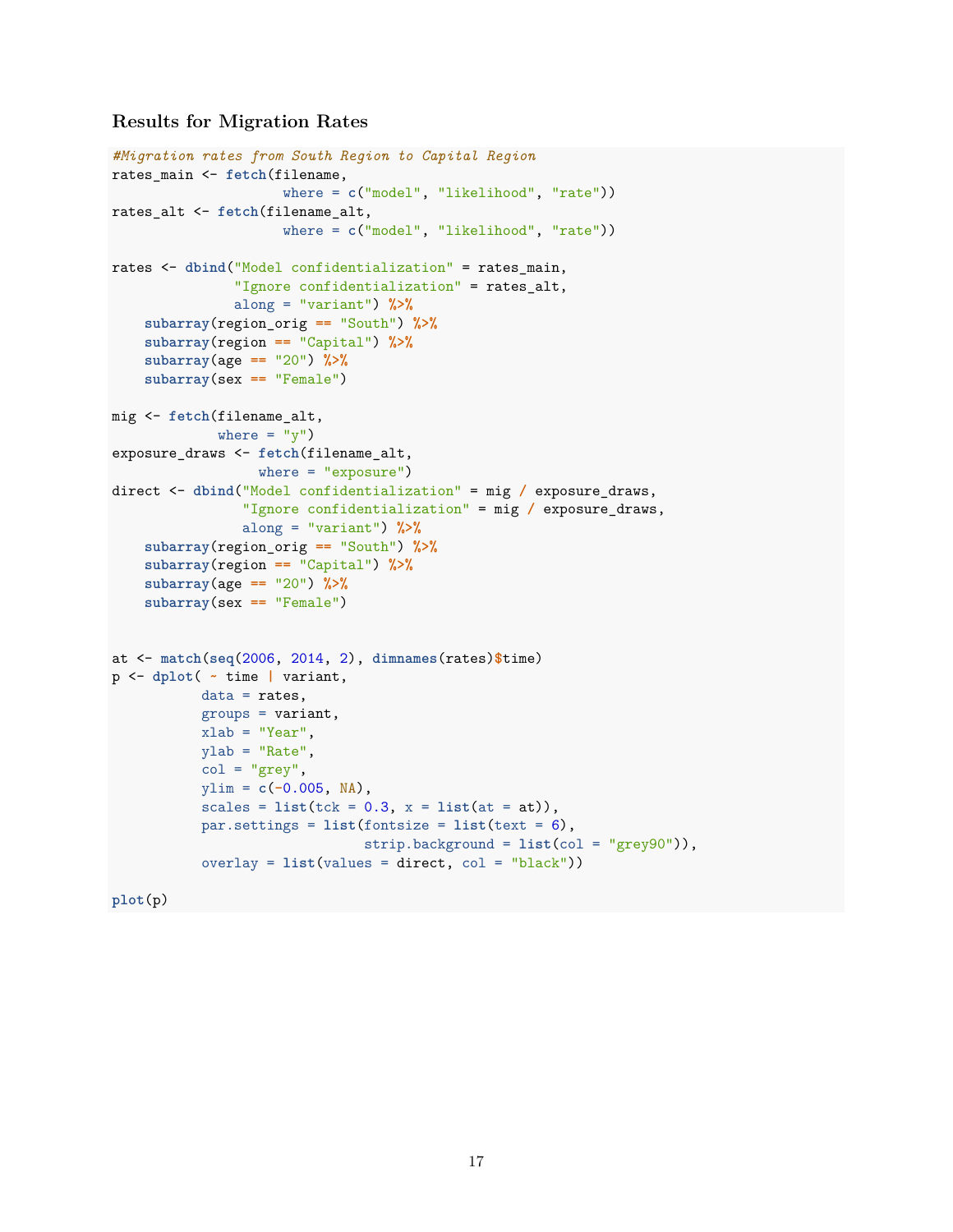

```
#Migration rates from South Region to West Region
rates_main <- fetch(filename,
                     where = c("model", "likelihood", "rate"))
rates_alt <- fetch(filename_alt,
                     where = c("model", "likelihood", "rate"))
rates <- dbind("Model confidentialization" = rates_main,
               "Ignore confidentialization" = rates_alt,
               along = "variant") %>%
    subarray(region_orig == "South") %>%
    subarray(region == "West") %>%
    subarray(age == "20") %>%
    subarray(sex == "Female")
mig <- fetch(filename_alt,
             where = "y")
exposure_draws <- fetch(filename_alt,
                  where = "exposure")
direct <- dbind("Model confidentialization" = mig / exposure_draws,
                "Ignore confidentialization" = mig / exposure_draws,
                along = "variant") %>%
    subarray(region_orig == "South") %>%
    subarray(region == "West") %>%
    subarray(age == "20") %>%
    subarray(sex == "Female")
at <- match(seq(2006, 2014, 2), dimnames(rates)$time)
p <- dplot( ~ time | variant,
           data = rates,
           groups = variant,
           xlab = "Year",
           ylab = "Rate",
           col = "grey",ylim = c(-0.005, NA),
           scales = list(tck = 0.3, x = list(at = at)),par.settings = list(fontsize = list(text = 6),
                               strip.background = list(col = "grey90")),
           overlay = list(values = direct, col = "black"))
```
**plot**(p)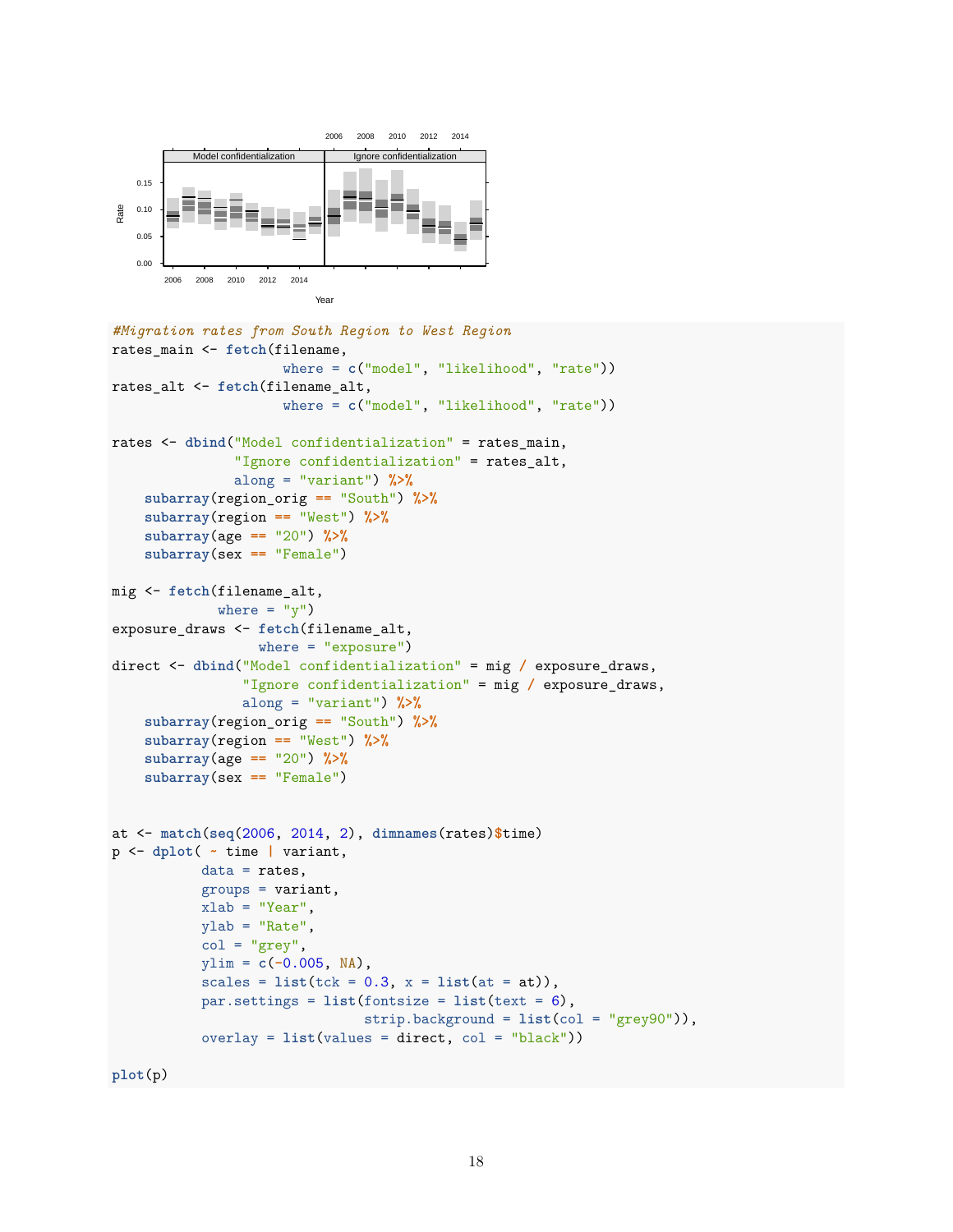

### **Forecast migration counts**

```
filename_pred <- "iceland_model_main.pred"
if(!file.exists(filename_pred)) {
    exposure_all <- exposure %>%
        extrapolate(along="time",
                    labels = c("2017", "2018", "2019", "2020")) %>%
        subarray(time %in% c("2016", "2017", "2018", "2019", "2020"))
   predictCounts(filenameEst = filename,
                  filenamePred = filename_pred,
                  n = 5,
                  exposure = exposure_all)
}
#Estimated and forecasted unconfidentialized migration counts between South Region and West Region
counts <- fetchBoth(filenameEst = filename,
                    filenamePred = filename_pred,
                    where = "y") %>%
   subarray(region_orig == "South") %>%
   subarray(region == "West") %>%
   subarray(age == "20") %>%
   subarray(sex == "Female") %>%
   as.data.frame(direction = "long") %>%
   mutate(count = factor(count, levels = 0:max(count))) %>%
   group_by(time, count) %>%
   summarise(n = n()) %>%
   mutate(prob = n / sum(n))conf_counts <- fetch(filename,
                     where = c("datasets", "mig")) %>%
   subarray(region_orig == "South") %>%
   subarray(region == "West") %>%
   subarray(age == "20") %>%
   subarray(sex == "Female", drop = FALSE) %>%
   as.data.frame(direction = "long") %>%
   mutate(prob = 0.2) %>%
   mutate(count = count - min(as.integer(counts$count)) + 2) %>%
   right_join(select(counts, time))
```

```
## Joining, by = "time"
```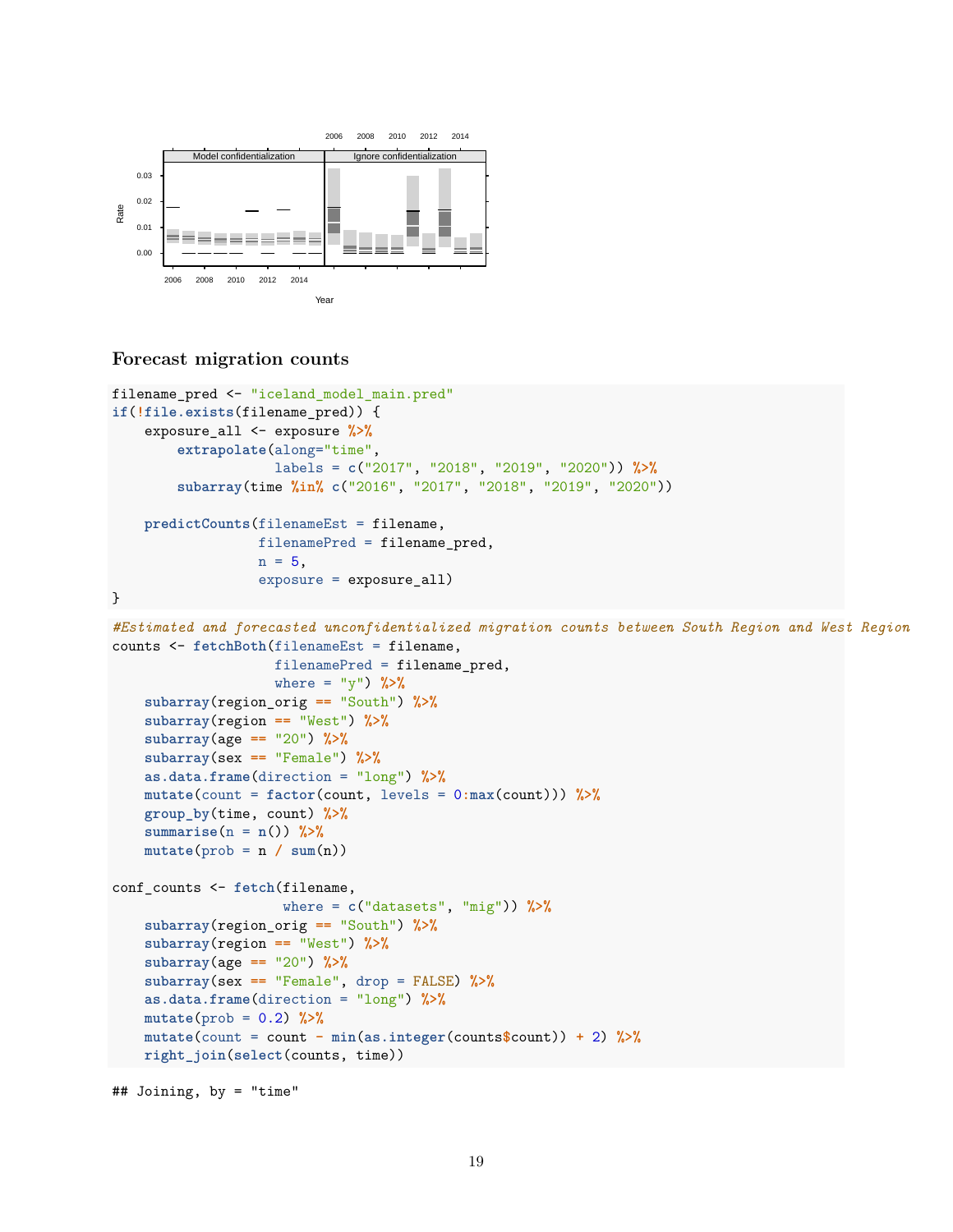## Warning: Column `time` joining factors with different levels, coercing to ## character vector

```
p <- barchart(count ~ prob | time,
              data = counts,horiz = TRUE,
              xlab = "Probability",
              layout = c(NA, 1),
              ylab = "Count",
              scales = list(tck = 0.3),col = "grey70",border = "grey70",
              par.settings = list(fontsize = list(text = 6, points = 5),
                                  strip.background = list(col = "grey90")))
p <- p + as.layer(xyplot(count ~ prob | time,
                         data = conf_counts,col = "black",cex = 0.7,
                         pch = 4,
                         layout = c(NA, 1))
```

```
plot(p)
```


 $scales = list(tck = 0.3)$ ,

```
#Forecasts of confidentialized migration counts between South Region and West Region
forecasts <- fetch(filename = filename_pred,
                where = "y") %>%
   subarray(region_orig == "South") %>%
   subarray(region == "West") %>%
   subarray(age == "20") %>%
   subarray(sex == "Female") %>%
   round3() %>%
   as.data.frame(direction = "long", stringsAsFactors = FALSE) %>%
   group_by(time, count) %>%
   summarise(n = n()) %>%
   mutate(prob = n / sum(n)) %>%
   mutate(count = factor(count, levels = seq(from = 0, to = max(count)))) %>%
   xtabs(prob ~ time + count, data = .) %>%
   as.data.frame.table(responseName = "prob") %>%
   mutate(prob = ifelse(prob == 0, NA, prob))
p <- barchart(count ~ prob | time,
              data = forecasts,
              horiz = TRUE,
              xlab = "Probability",
              layout = c(NA, 1),
             ylab = "Count",
```